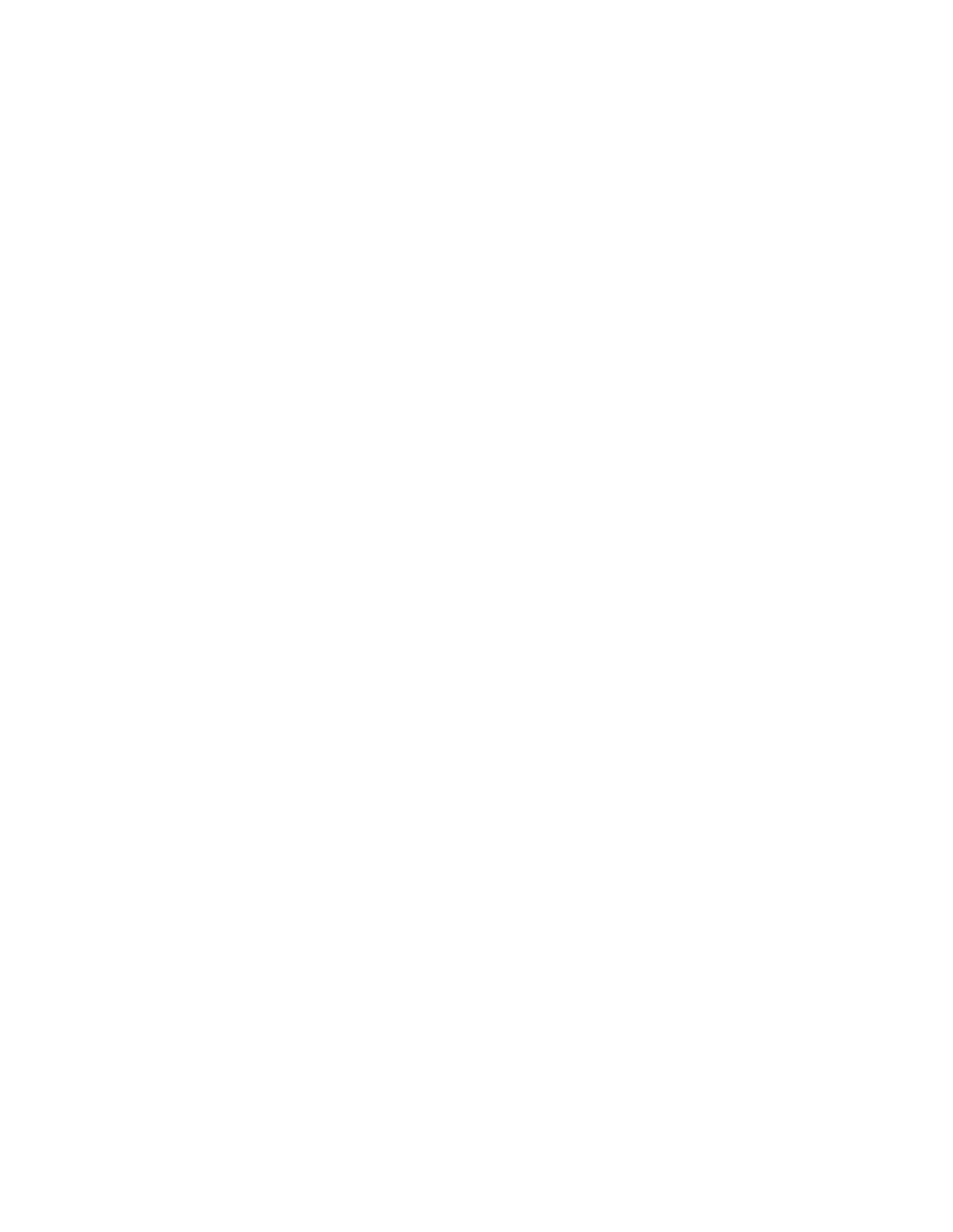## **1 Introduction**

Array's AG Series secure access gateways and vxAG virtual secure access gateways offer multiple methods of network access, and can be used with third-party two-factor/multifactor authentication products such as RSA's SecurID. This document describes how to integrate the AG Series or vxAG with the RSA token automation.

The process of integrating the Array vxAG/AG Series SSL VPN with the RSA SecurID software token consists of the following steps:

Configure the RADIUS server

User management

Configure the vxAG or AG Series

The following sections will describe these steps in detail.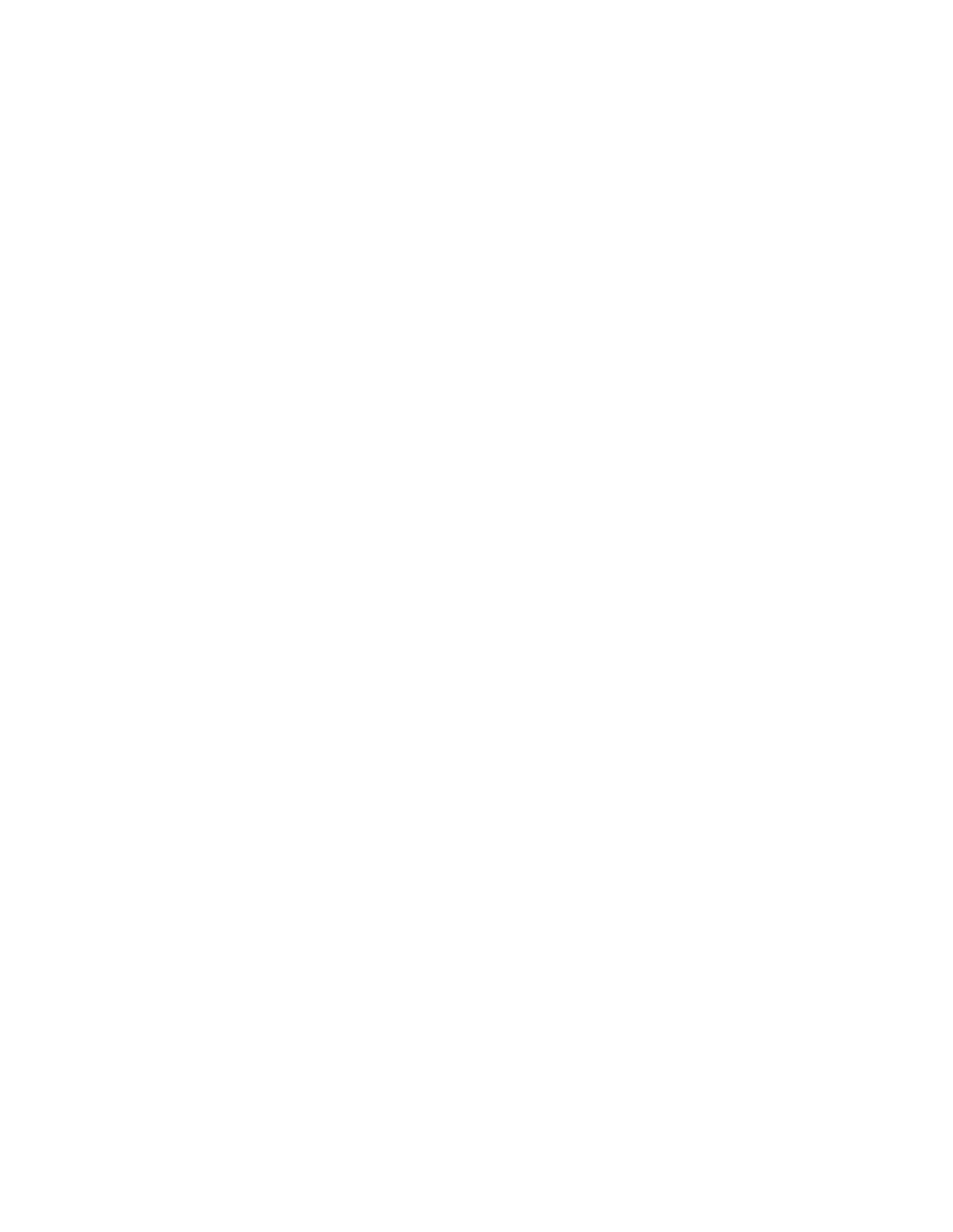| Add RADIUS Profile Properties. |                  |                                                                                                                                         |                   |               |
|--------------------------------|------------------|-----------------------------------------------------------------------------------------------------------------------------------------|-------------------|---------------|
| Save<br>Cancel                 |                  |                                                                                                                                         |                   |               |
|                                | * Required field |                                                                                                                                         |                   |               |
| <b>RADIUS Profile Basics</b>   |                  |                                                                                                                                         |                   |               |
| ? Profile Name:                | prof_vxAG        |                                                                                                                                         |                   |               |
| Notes:                         |                  |                                                                                                                                         |                   |               |
|                                |                  |                                                                                                                                         |                   |               |
|                                |                  |                                                                                                                                         |                   |               |
| <b>Return List Attributes</b>  |                  |                                                                                                                                         |                   |               |
|                                |                  | The RADIUS server sends the return list attributes to the RADIUS client after a successful authentication.                              |                   |               |
| 2 Return List Attributes:      | Attribute        | Session-Timeout<br>◡                                                                                                                    |                   | Add           |
|                                | Value            |                                                                                                                                         | (Integer)         | Update        |
|                                | Echo             | $\checkmark$                                                                                                                            |                   |               |
|                                |                  |                                                                                                                                         |                   | Up.           |
|                                |                  |                                                                                                                                         |                   |               |
|                                |                  |                                                                                                                                         |                   | Down          |
|                                | Remove           |                                                                                                                                         |                   |               |
|                                |                  |                                                                                                                                         |                   |               |
| <b>Check List Attributes</b>   |                  |                                                                                                                                         |                   |               |
|                                |                  | The RADIUS client must send these attributes to the RADIUS server as part of an authentication request. The values sent by the RADIUS c |                   |               |
| 2 Check List Attributes:       | Attribute        | NAS-IP-Address[M]<br>$\checkmark$                                                                                                       | (Multivalued [M]) | Add           |
|                                | Value            | 10.8.2.55                                                                                                                               | (IP Address)      | <b>Update</b> |
|                                | Default          |                                                                                                                                         |                   |               |
|                                |                  | NAS-IP-Address[M] - 10.8.2.55                                                                                                           |                   |               |
|                                |                  |                                                                                                                                         |                   |               |
|                                |                  |                                                                                                                                         |                   |               |
|                                | Remove           |                                                                                                                                         |                   |               |

- 4) Configure the profile name, return list attributes (if no attribute is required, select echo) and check list attributes. We checked the NAS-IP-Address here, and it has a value of 10.8.2.55. Requests sent from devices other than 10.8.2.55 will be rejected.
- 5) Click **Save**.
- 6) Navigate to **RADIUS->RADIUS clients->manage existing**, and click the dropdown menu beside the client name "**vxAG**". Select "**RSA agent**".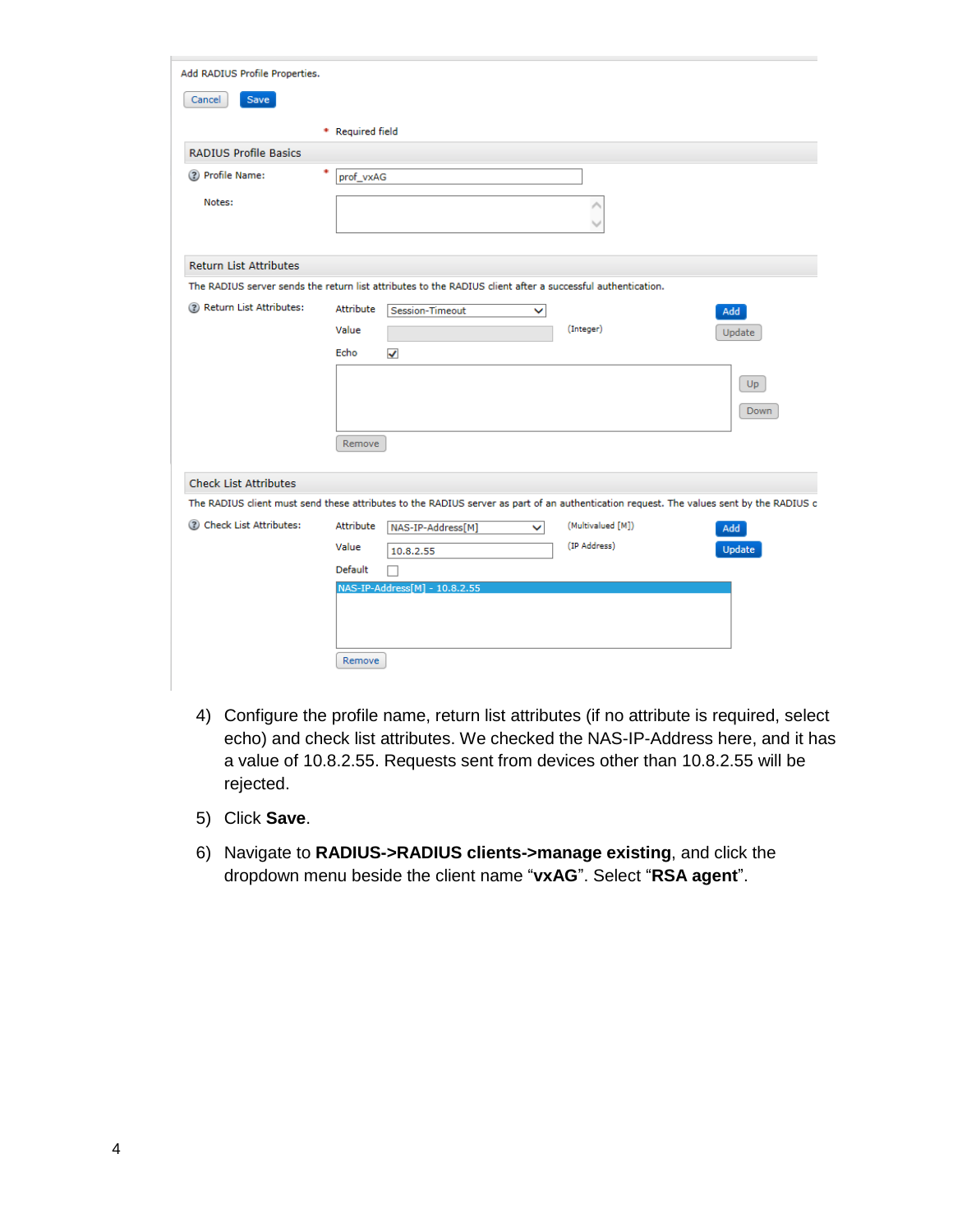| Authentication Agent: VXAG *                                                                                                                                   |                                                                                                                                                                  |  |  |
|----------------------------------------------------------------------------------------------------------------------------------------------------------------|------------------------------------------------------------------------------------------------------------------------------------------------------------------|--|--|
| Edit                                                                                                                                                           |                                                                                                                                                                  |  |  |
| When a user attempts to gain access to a network resource, the agent receives the authentication request and submits it securely to the authentication server. |                                                                                                                                                                  |  |  |
| Save<br>Cancel                                                                                                                                                 |                                                                                                                                                                  |  |  |
|                                                                                                                                                                |                                                                                                                                                                  |  |  |
|                                                                                                                                                                | * Required field                                                                                                                                                 |  |  |
| <b>Administrative Control</b>                                                                                                                                  |                                                                                                                                                                  |  |  |
| ? Security Domain:                                                                                                                                             | SystemDomainadministrators may manage this authentication agent                                                                                                  |  |  |
| <b>Authentication Agent Basics</b>                                                                                                                             |                                                                                                                                                                  |  |  |
| <b>2</b> Hostname:                                                                                                                                             | ۰<br><b>VXAG</b>                                                                                                                                                 |  |  |
| (?) IP Address:                                                                                                                                                | 10.8.2.55                                                                                                                                                        |  |  |
| (?) Protect IP Address:                                                                                                                                        | Prevent auto registration from unassigning IP address: Yes                                                                                                       |  |  |
| (?) Alternate IP Addresses:                                                                                                                                    | IP Address                                                                                                                                                       |  |  |
|                                                                                                                                                                | Update<br><b>Add</b>                                                                                                                                             |  |  |
|                                                                                                                                                                |                                                                                                                                                                  |  |  |
|                                                                                                                                                                |                                                                                                                                                                  |  |  |
|                                                                                                                                                                | Remove                                                                                                                                                           |  |  |
| Notes:                                                                                                                                                         |                                                                                                                                                                  |  |  |
|                                                                                                                                                                |                                                                                                                                                                  |  |  |
| Last Auto Registration On:                                                                                                                                     |                                                                                                                                                                  |  |  |
|                                                                                                                                                                |                                                                                                                                                                  |  |  |
| Authentication Agent Attributes                                                                                                                                |                                                                                                                                                                  |  |  |
| Agent Type:                                                                                                                                                    | <b>RADIUS Client</b>                                                                                                                                             |  |  |
| 2 RADIUS profile :                                                                                                                                             | PROF_VXAG V                                                                                                                                                      |  |  |
| (?) Disabled:                                                                                                                                                  | Agent is disabled                                                                                                                                                |  |  |
| (?) User Group Access Restriction:                                                                                                                             | Allow access only to members of user groups who are granted access to this agent                                                                                 |  |  |
| (?) Authentication Manager Contact List:                                                                                                                       | Automatically assign automatic contact list from instance that responds first<br>◯ Manually assign contact list:<br>RSA.spdomain.com (automatic)<br>$\checkmark$ |  |  |
|                                                                                                                                                                |                                                                                                                                                                  |  |  |

### 7) Change the RADIUS profile to "**PROF\_VXAG**". Click **Update**.

### **2.1 Alternative to using RADIUS Agent**

In some cases you may perfer not to use a RADIUS agent. If this is the case, you will just need to create SecurID authentication agents.

#### **2.1.1 Create the SecurID authentication agent**

1) Navigate to Access->Authentication Agents->Add new: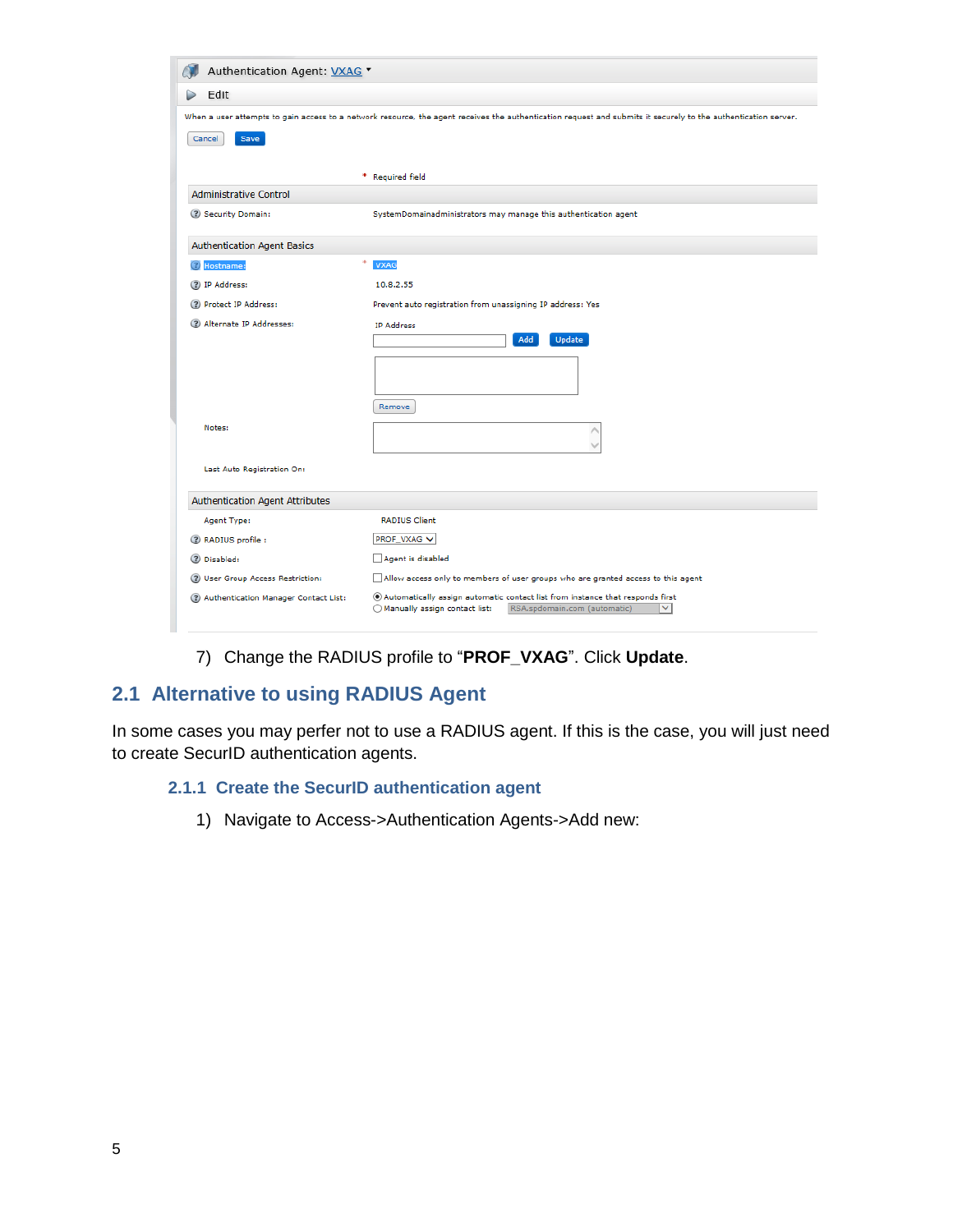| Add New Authentication Agent                                                                                                                       |                                                                                  |  |
|----------------------------------------------------------------------------------------------------------------------------------------------------|----------------------------------------------------------------------------------|--|
| When a user attempts to gain access to a network resource, the agent receives the authentication request and submits it securely to the authentica |                                                                                  |  |
| Save & Add Another<br>Cancel<br>Save                                                                                                               |                                                                                  |  |
|                                                                                                                                                    |                                                                                  |  |
|                                                                                                                                                    | ₩.<br><b>Required field</b>                                                      |  |
| <b>Administrative Control</b>                                                                                                                      |                                                                                  |  |
| ? Security Domain:                                                                                                                                 | SystemDomain V administrators may manage this authentication agent               |  |
| <b>Authentication Agent Basics</b>                                                                                                                 |                                                                                  |  |
| (?) Hostname:                                                                                                                                      | *<br>◉<br><b>VXAG</b><br><b>Resolve IP</b>                                       |  |
|                                                                                                                                                    | -- Choose One --<br>$\bigcirc$ Existing node:<br>$\checkmark$                    |  |
| 2 IP Address:                                                                                                                                      | 10.8.2.55                                                                        |  |
|                                                                                                                                                    | <b>Resolve Hostname</b>                                                          |  |
| ? Protect IP Address:                                                                                                                              | Prevent auto registration from unassigning IP address                            |  |
| (?) Alternate IP Addresses:                                                                                                                        | <b>IP Address</b>                                                                |  |
|                                                                                                                                                    | Add<br><b>Update</b>                                                             |  |
|                                                                                                                                                    |                                                                                  |  |
|                                                                                                                                                    |                                                                                  |  |
|                                                                                                                                                    | Remove                                                                           |  |
| Notes:                                                                                                                                             |                                                                                  |  |
|                                                                                                                                                    |                                                                                  |  |
|                                                                                                                                                    |                                                                                  |  |
| <b>Authentication Agent Attributes</b>                                                                                                             |                                                                                  |  |
| Agent Type:                                                                                                                                        | Standard Agent V                                                                 |  |
| (?) Disabled:                                                                                                                                      | Agent is disabled                                                                |  |
| (?) User Group Access Restriction:                                                                                                                 | Allow access only to members of user groups who are granted access to this agent |  |

2) For basic configurations, only the hostname and IP address are required. Fill in this information and click "**Save**".

| Confirmation Required                                           |  |  |
|-----------------------------------------------------------------|--|--|
|                                                                 |  |  |
| <b>Confirmation Required</b>                                    |  |  |
| The hostname or IP address you have entered cannot be resolved. |  |  |
| 10.8.2.55<br><b>IP Address:</b>                                 |  |  |
| Hostname:<br><b>VXAG</b>                                        |  |  |
| Are you sure you want to save the agent?                        |  |  |
| No, Go Back & Edit Agent<br>Yes, Save Agent                     |  |  |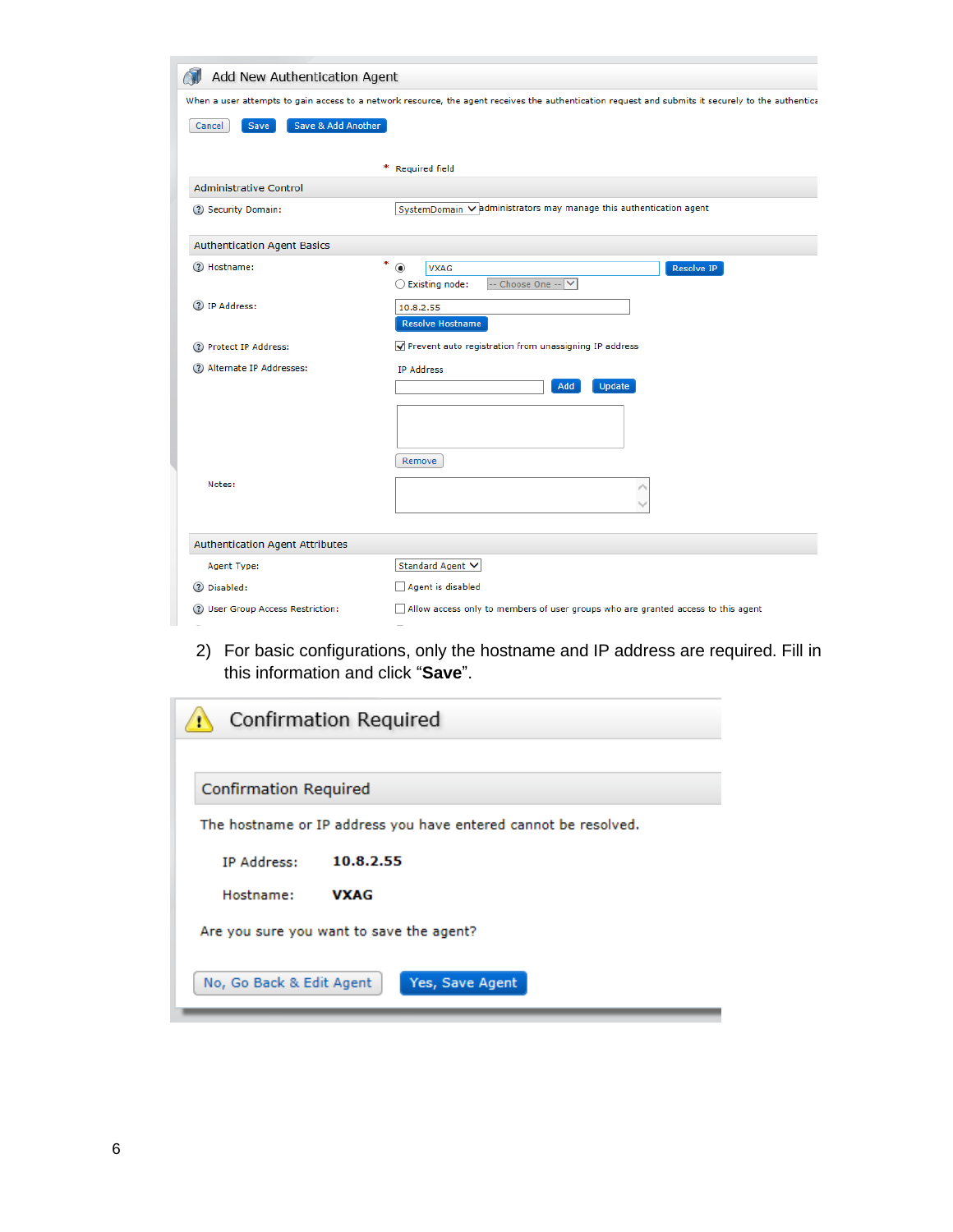# **3 User Management**

### Navigate to **Identity->Users->Add new**:

| Add New User                                                  |                                               |  |  |  |
|---------------------------------------------------------------|-----------------------------------------------|--|--|--|
| A user represents a person or a system with a unique account. |                                               |  |  |  |
| Cancel<br>Save                                                | Save & Add Another                            |  |  |  |
|                                                               | * Required field                              |  |  |  |
| <b>Administrative Control</b>                                 |                                               |  |  |  |
| ? Identity Source:                                            | ۰.<br><b>Internal Database</b>                |  |  |  |
| 2 Security Domain:                                            | SystemDomain Vadministrators manage this user |  |  |  |
| <b>User Basics</b>                                            |                                               |  |  |  |
| <b>First Name:</b>                                            |                                               |  |  |  |
| Middle Name:                                                  |                                               |  |  |  |
| Last Name:                                                    | *<br>array                                    |  |  |  |
| (?) User ID:                                                  | *<br>What's a valid User ID?<br>array         |  |  |  |
| Email:                                                        |                                               |  |  |  |
| (?) Certificate DN:                                           |                                               |  |  |  |
| Notes:                                                        | ∧                                             |  |  |  |
|                                                               |                                               |  |  |  |
| Password                                                      |                                               |  |  |  |
| 2 Password:                                                   | *<br>What's a valid password?<br>             |  |  |  |
| Confirm Password:                                             | *<br>                                         |  |  |  |
| (?) Force Password Change:                                    | Require user to change password at next logon |  |  |  |

- 1) Enter the last name, user ID and password. Click "**Save**".
- 2) From the User List, click the dropdown menu beside the user name (in the example, we are using "array").